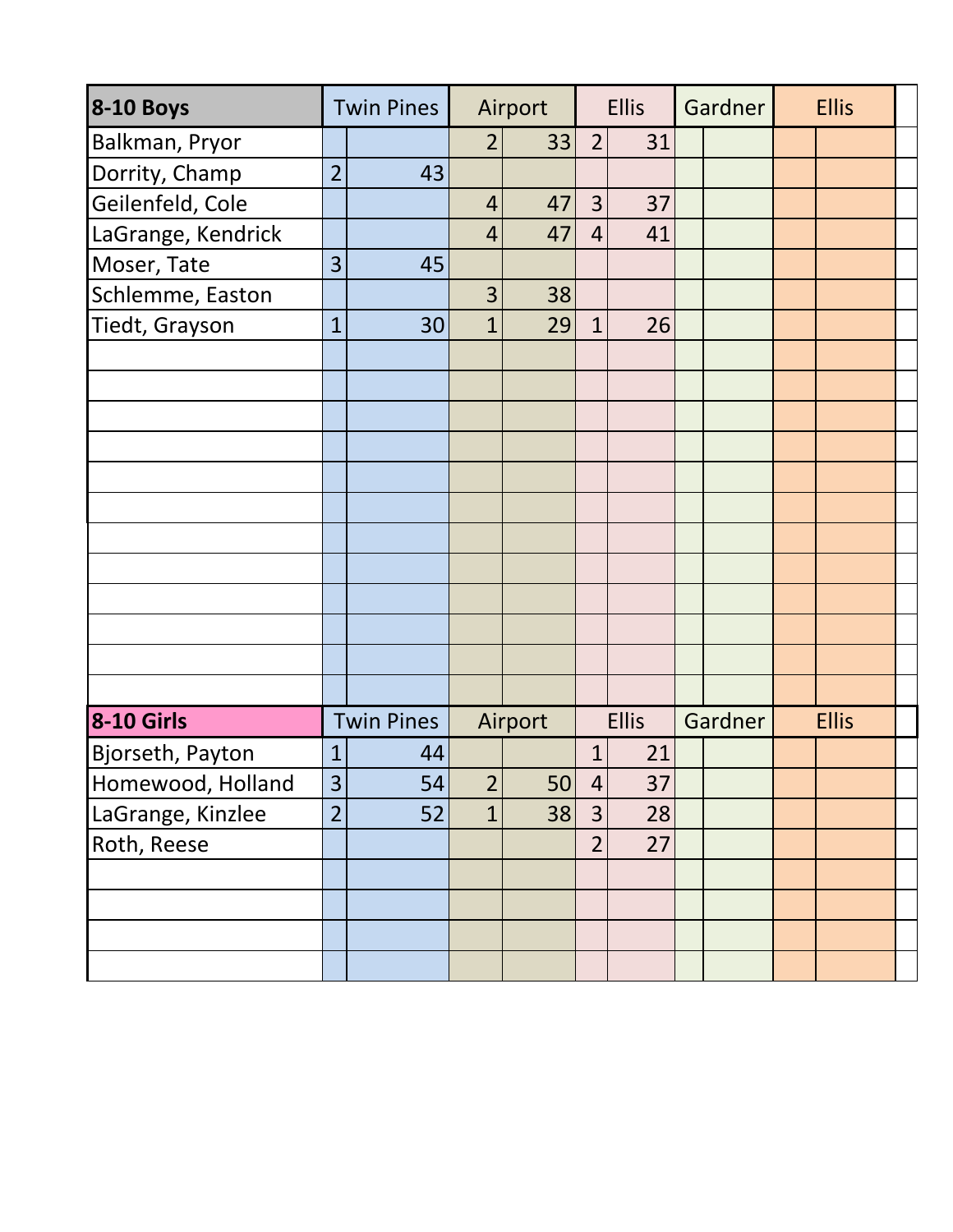| <b>11-12 Boys</b>  |                | <b>Twin Pines</b> | Airport        |         | <b>Ellis</b>   |              | Gardner |  | <b>Ellis</b> |  |  |
|--------------------|----------------|-------------------|----------------|---------|----------------|--------------|---------|--|--------------|--|--|
| Baumann, Will      |                | 76                |                | 76      |                | 39           |         |  |              |  |  |
| Chung, Ian         | 4              | 53                |                | 59      |                |              |         |  |              |  |  |
| Czairney, Tate     |                | 63                |                | 52      |                | 43           |         |  |              |  |  |
| Dostal, Austin     |                | 78                | $\overline{4}$ | 48      |                | 32           |         |  |              |  |  |
| Everson, Ryan      |                |                   |                | 61      |                | 38           |         |  |              |  |  |
| Goslin, Benjamin   |                | 56                |                | 53      |                |              |         |  |              |  |  |
| Hartke. Harrison   | $\overline{1}$ | 39                | 3              | 39      | $\overline{3}$ | 26           |         |  |              |  |  |
| Holler, Evan       |                |                   | $\overline{2}$ | 36      | $\overline{1}$ | 24           |         |  |              |  |  |
| Kasparek, Cole     | $\overline{2}$ | 51                | $\overline{1}$ | 34      | $\overline{4}$ | 28           |         |  |              |  |  |
| Koepke, Andrew     |                | 54                |                | 56      |                | 33           |         |  |              |  |  |
| Shires, Patrick    | $\overline{3}$ | 52                |                | 50      |                | 31           |         |  |              |  |  |
| Thurm, Eric        |                | 65                |                | 64      |                | 39           |         |  |              |  |  |
| Tobin, Jack        |                | 61                |                |         |                |              |         |  |              |  |  |
| Weinenger, Logan   |                | 79                |                | 69      |                |              |         |  |              |  |  |
| Wurster, Colton    |                |                   | $\overline{4}$ | 48      |                | 36           |         |  |              |  |  |
| Thompson, Kylan    |                |                   |                |         |                | 34           |         |  |              |  |  |
| Ridoet, Kobe       |                |                   |                |         |                | 29           |         |  |              |  |  |
| Laing, Ryder       |                |                   |                |         | $\overline{2}$ | 25           |         |  |              |  |  |
| <b>11-12 Girls</b> |                | <b>Twin Pines</b> |                | Airport |                | <b>Ellis</b> | Gardner |  | <b>Ellis</b> |  |  |
| Altorfer, Kate     | $\overline{3}$ | 57                | 2              | 49      |                |              |         |  |              |  |  |
| Bern Evelyn        |                |                   | $\overline{3}$ | 57      | $\overline{2}$ | 30           |         |  |              |  |  |
| Homewood, Harper   |                | 81                | $\overline{4}$ | 61      |                |              |         |  |              |  |  |
| Morris, Hayley     | $\overline{2}$ | 51                |                |         |                |              |         |  |              |  |  |
| Newman, Elin       |                | 77                |                |         | $\overline{4}$ | 43           |         |  |              |  |  |
| Panoske, Malena    | $\overline{4}$ | 62                |                |         | 3              | 36           |         |  |              |  |  |
| Sobaski, Halle     | $\overline{1}$ | 45                | $\mathbf{1}$   | 43      | $\overline{1}$ | 26           |         |  |              |  |  |
|                    |                |                   |                |         |                |              |         |  |              |  |  |
|                    |                |                   |                |         |                |              |         |  |              |  |  |
|                    |                |                   |                |         |                |              |         |  |              |  |  |
|                    |                |                   |                |         |                |              |         |  |              |  |  |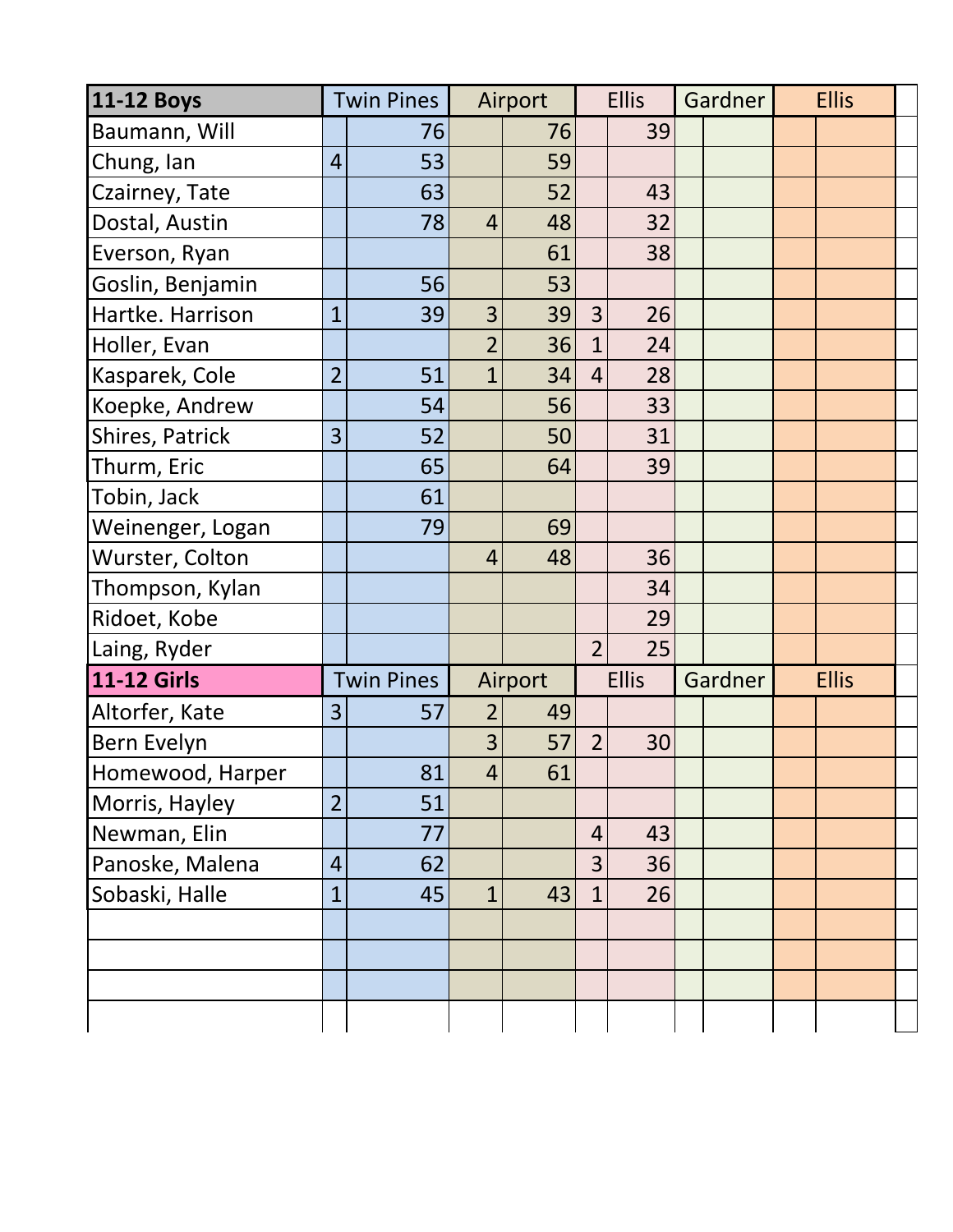| <b>13-14 Boys</b>      |                | <b>Twin Pines</b> | Airport        |     | <b>Ellis</b>   |    | Gardner |  | <b>Ellis</b> |  |  |
|------------------------|----------------|-------------------|----------------|-----|----------------|----|---------|--|--------------|--|--|
| Beatty, Korbin         |                | 116               |                | 86  |                | 58 |         |  |              |  |  |
| Bott, Cooper           | $\overline{4}$ | 81                |                |     | $\overline{4}$ | 43 |         |  |              |  |  |
| Burhans, Luke          |                | 100               | 5              | 82  |                | 46 |         |  |              |  |  |
| Castenson, Asher       |                | 89                |                |     |                |    |         |  |              |  |  |
| Cavin, Thomas          |                | 83                | 6              | 82  |                | 46 |         |  |              |  |  |
| Deblois, Ellis         |                | 102               |                | 94  |                | 60 |         |  |              |  |  |
| George, Davis          |                | 120               |                |     |                |    |         |  |              |  |  |
| Greene, Maxwell        |                | 101               |                |     |                |    |         |  |              |  |  |
| Hines, Andrew          |                | 145               |                |     |                |    |         |  |              |  |  |
| Keenan, CJ             |                | 85                | $\overline{1}$ | 68  | $\overline{1}$ | 38 |         |  |              |  |  |
| Lalgneaux, Henry       | 3              | 80                |                | 89  |                | 48 |         |  |              |  |  |
| Lester, Jack           |                | 99                |                | 94  |                | 60 |         |  |              |  |  |
| Lewis, Jeter           |                | 114               |                | 87  |                | 62 |         |  |              |  |  |
| Peterson-Frett, Sawyer |                | <b>WD</b>         |                |     |                | 68 |         |  |              |  |  |
| Pladsen, Andrew        |                | 116               |                |     |                |    |         |  |              |  |  |
| Raap, Kade             |                | <b>WD</b>         |                |     |                | 64 |         |  |              |  |  |
| Rinderknecht, Jackson  |                | 86                |                |     |                |    |         |  |              |  |  |
| Schmit, Jacob          | $\overline{2}$ | 77                | $\overline{2}$ | 68  | $\overline{2}$ | 39 |         |  |              |  |  |
| Sobaski, Henry         | $\overline{1}$ | 76                |                |     |                |    |         |  |              |  |  |
| Tumility, Mason        |                | 99                | $\overline{4}$ | 82  |                | 53 |         |  |              |  |  |
| Wilson, Bryce          |                | <b>WD</b>         |                | 103 |                | 77 |         |  |              |  |  |
| Decker, Beau           |                |                   | 3              | 74  |                | 45 |         |  |              |  |  |
| Beckett, Davis         |                |                   |                | 112 |                | 69 |         |  |              |  |  |
| Denny, Trevor          |                |                   |                | 89  |                | 50 |         |  |              |  |  |
| Chase, Sam             |                |                   |                | 104 |                |    |         |  |              |  |  |
| Stockdale, Emmit       |                |                   |                | 92  |                | 55 |         |  |              |  |  |
| Faulkner, Max          |                |                   |                | 84  |                |    |         |  |              |  |  |
| Beagregard, Jace       |                |                   |                | 115 |                |    |         |  |              |  |  |
| Smith, Kael            |                |                   |                | 127 |                |    |         |  |              |  |  |
| Roth, Rajan            |                |                   |                |     | $\overline{3}$ | 41 |         |  |              |  |  |
| Sorg, Carson           |                |                   |                |     |                | 51 |         |  |              |  |  |
|                        |                |                   |                |     |                |    |         |  |              |  |  |
|                        |                |                   |                |     |                |    |         |  |              |  |  |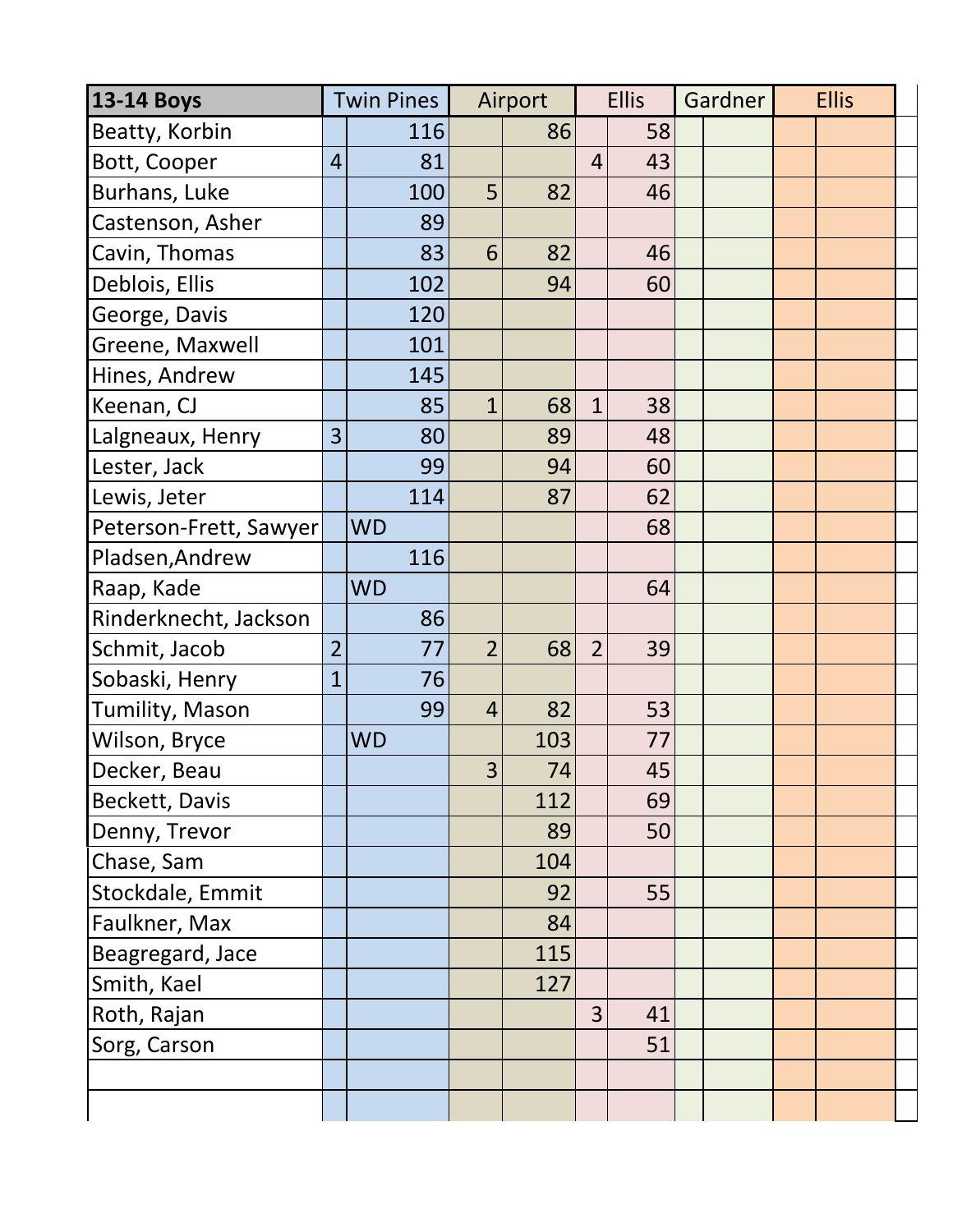| 13-14 Girls       |                | <b>Twin Pines</b> |                | Airport | <b>Ellis</b>   |    | Gardner |  | <b>Ellis</b> |  |  |
|-------------------|----------------|-------------------|----------------|---------|----------------|----|---------|--|--------------|--|--|
| Allison, Rubianne | 3 <sup>1</sup> | 48                |                |         | $\overline{2}$ | 52 |         |  |              |  |  |
| Dirks, Kayley     | $\overline{4}$ | 51                | 3              | 49      |                |    |         |  |              |  |  |
| Johnson, Elyse    |                | 64                |                |         |                |    |         |  |              |  |  |
| Munson, Shaylin   |                | 53                |                |         |                |    |         |  |              |  |  |
| Nurre, Ellie      | 1              | 42                | $\overline{1}$ | 42      | 1              | 43 |         |  |              |  |  |
| Wachtl, Kyli      | 2 <sub>1</sub> | 47                | $\overline{2}$ | 43      |                |    |         |  |              |  |  |
| Cahalan, Tillie   |                |                   |                |         | 3              | 73 |         |  |              |  |  |
|                   |                |                   |                |         |                |    |         |  |              |  |  |
|                   |                |                   |                |         |                |    |         |  |              |  |  |
|                   |                |                   |                |         |                |    |         |  |              |  |  |
|                   |                |                   |                |         |                |    |         |  |              |  |  |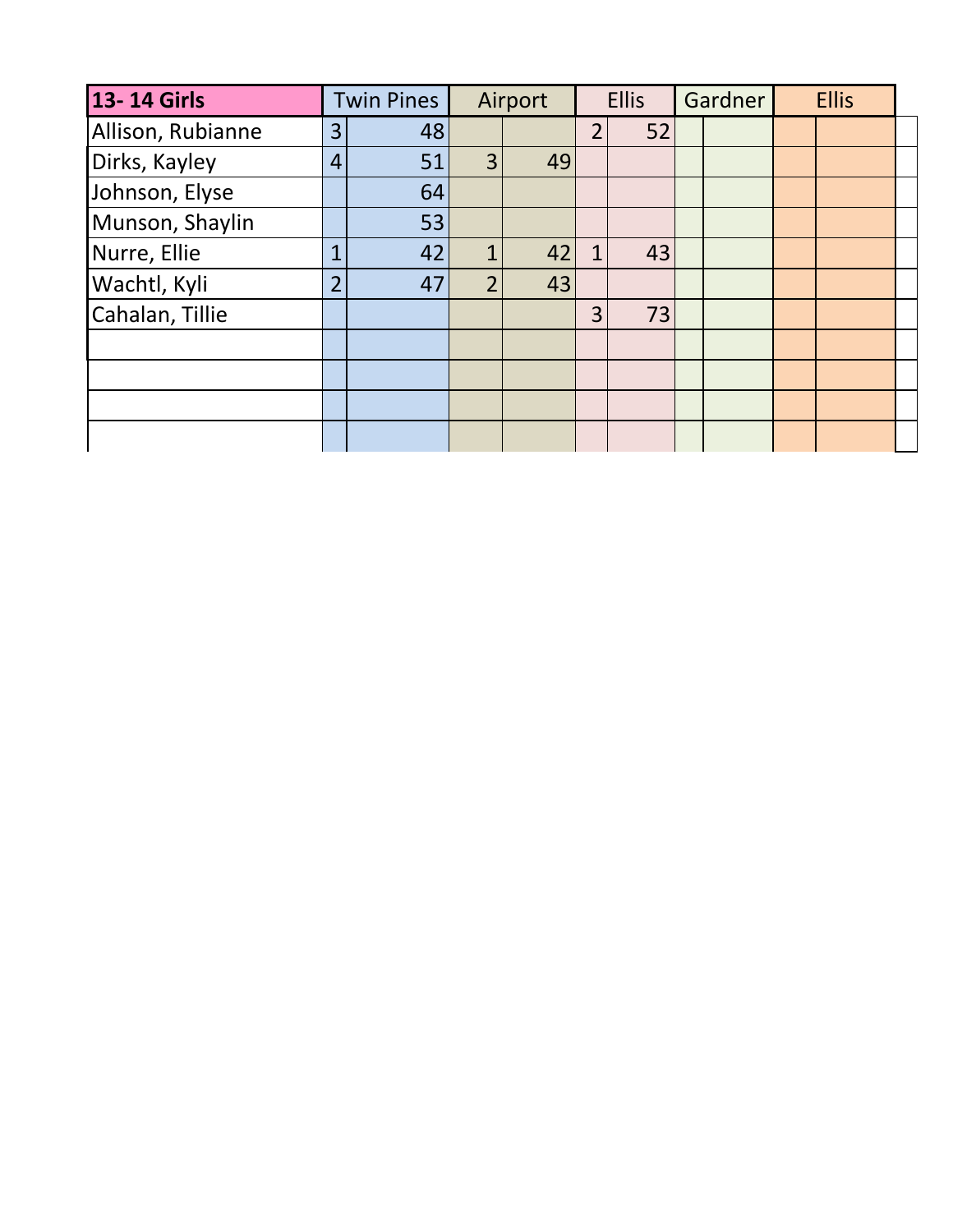| <b>15-18 Boys</b>      |                | <b>Twin Pines</b> |                | Airport | <b>Ellis</b>   |    | Gardner |  | <b>Ellis</b> |  |  |
|------------------------|----------------|-------------------|----------------|---------|----------------|----|---------|--|--------------|--|--|
| Arbuckler, Nash        |                |                   |                | 72      |                | 41 |         |  |              |  |  |
| Augustine, Landon      |                | 78                |                | 72      | $\overline{2}$ | 37 |         |  |              |  |  |
| Augustine, Logan       |                | 79                |                | 72      |                | 45 |         |  |              |  |  |
| <b>Boyles, Matthew</b> |                |                   |                | 82      |                |    |         |  |              |  |  |
| Brim, Bryce            |                | 83                |                | 78      |                | 45 |         |  |              |  |  |
| Brueggemeyer, Brayden  |                | 101               |                | 78      |                | 51 |         |  |              |  |  |
| Cechota, Carson        |                | 92                |                | 73      |                | 50 |         |  |              |  |  |
| Dekoter, Logan         |                | 87                |                |         |                |    |         |  |              |  |  |
| Dixson, Keyan          |                |                   |                | 75      |                |    |         |  |              |  |  |
| Fox, Carson            |                | 79                |                | 77      |                |    |         |  |              |  |  |
| Geelan, Gabe           |                |                   |                | 77      |                | 45 |         |  |              |  |  |
| Gilkison, Brady        | $\overline{1}$ | 70                | $\overline{2}$ | 67      | 3              | 38 |         |  |              |  |  |
| Goudy, Ben             |                | 91                |                |         |                |    |         |  |              |  |  |
| Grawe, Nolan           |                | 81                |                |         |                |    |         |  |              |  |  |
| Helle, Carson          |                | 100               |                | 89      |                | 59 |         |  |              |  |  |
| Herting, Wyatt         | 6              | 75                |                |         |                | 43 |         |  |              |  |  |
| Hotchkiss, Kaden       |                | 88                |                |         |                | 48 |         |  |              |  |  |
| Johnson, Bradey        |                | 101               |                |         |                | 49 |         |  |              |  |  |
| Johnson, Quincey       | $\overline{2}$ | 73                |                |         | $\overline{4}$ | 40 |         |  |              |  |  |
| Kapoor, Shrey          |                | 77                |                |         |                |    |         |  |              |  |  |
| Kleesner, Will         |                |                   |                | 79      |                |    |         |  |              |  |  |
| Kulbartz, Ty           |                | 87                |                |         |                |    |         |  |              |  |  |
| Lamont, Carter         |                |                   |                | 70      |                | 42 |         |  |              |  |  |
| Lavake, Palmer         |                | 90                |                | wd      |                | 47 |         |  |              |  |  |
| McLaughlin, Cayden     |                |                   |                | 93      |                | 60 |         |  |              |  |  |
| McSweeny, Cale         |                | 95                |                | 87      |                |    |         |  |              |  |  |
| Miller, Logan          | 3              | 73                |                | 71      |                | 41 |         |  |              |  |  |
| Nash, Carson           |                | 87                |                | 72      |                |    |         |  |              |  |  |
| Newton, Marcus         |                | 97                |                |         |                |    |         |  |              |  |  |
| Nurre, Garrett         |                |                   | $\mathbf{1}$   | 65      |                |    |         |  |              |  |  |
| Ozarowicz, Alton       |                | 83                |                |         |                | 50 |         |  |              |  |  |
| Panoch. Adam           | $\overline{4}$ | 75                | $\overline{4}$ | 69      |                | 44 |         |  |              |  |  |
| Parmenter, Matthew     |                |                   |                | 75      |                |    |         |  |              |  |  |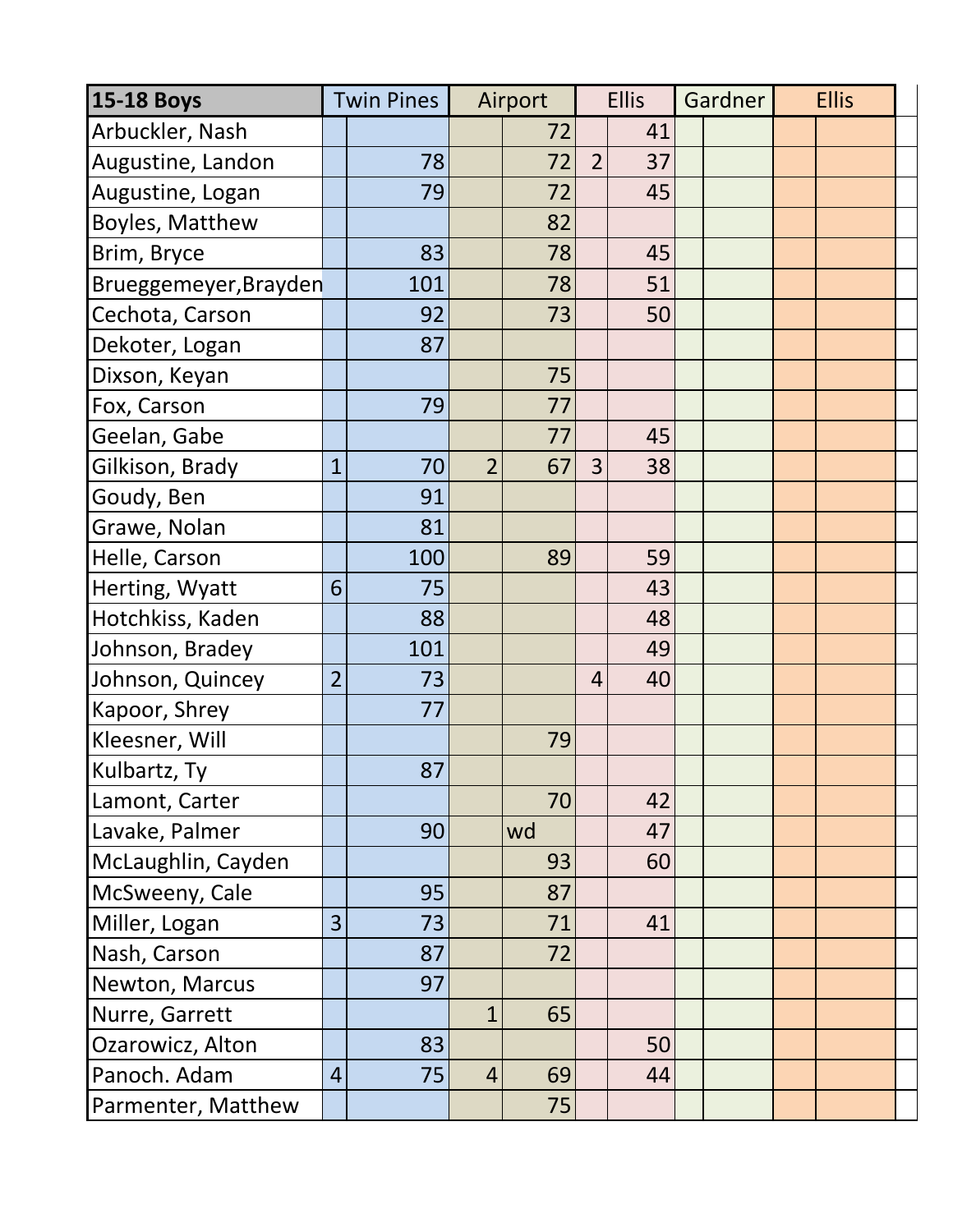| Paulson, Blake       |   | 89 |                | 86 | 51 |  |  |  |
|----------------------|---|----|----------------|----|----|--|--|--|
| Schaff, Nick         |   | 79 |                | 74 | 45 |  |  |  |
| Schmit, Ryan         |   |    |                | 73 | 37 |  |  |  |
| Strain, Jacob        | 5 | 75 | $\overline{3}$ | 69 | 45 |  |  |  |
| Toms, Luke           |   |    |                | 70 |    |  |  |  |
| <b>Wagner, Henry</b> |   |    |                | 83 | 48 |  |  |  |
| Cater, Ryan          |   |    |                |    | 45 |  |  |  |
| Wiese, Brandon       |   |    |                |    | 46 |  |  |  |
| Marquardt, Jack      |   |    |                |    | 45 |  |  |  |
| Wahlen, Nathan       |   |    |                |    | 43 |  |  |  |
|                      |   |    |                |    |    |  |  |  |
|                      |   |    |                |    |    |  |  |  |